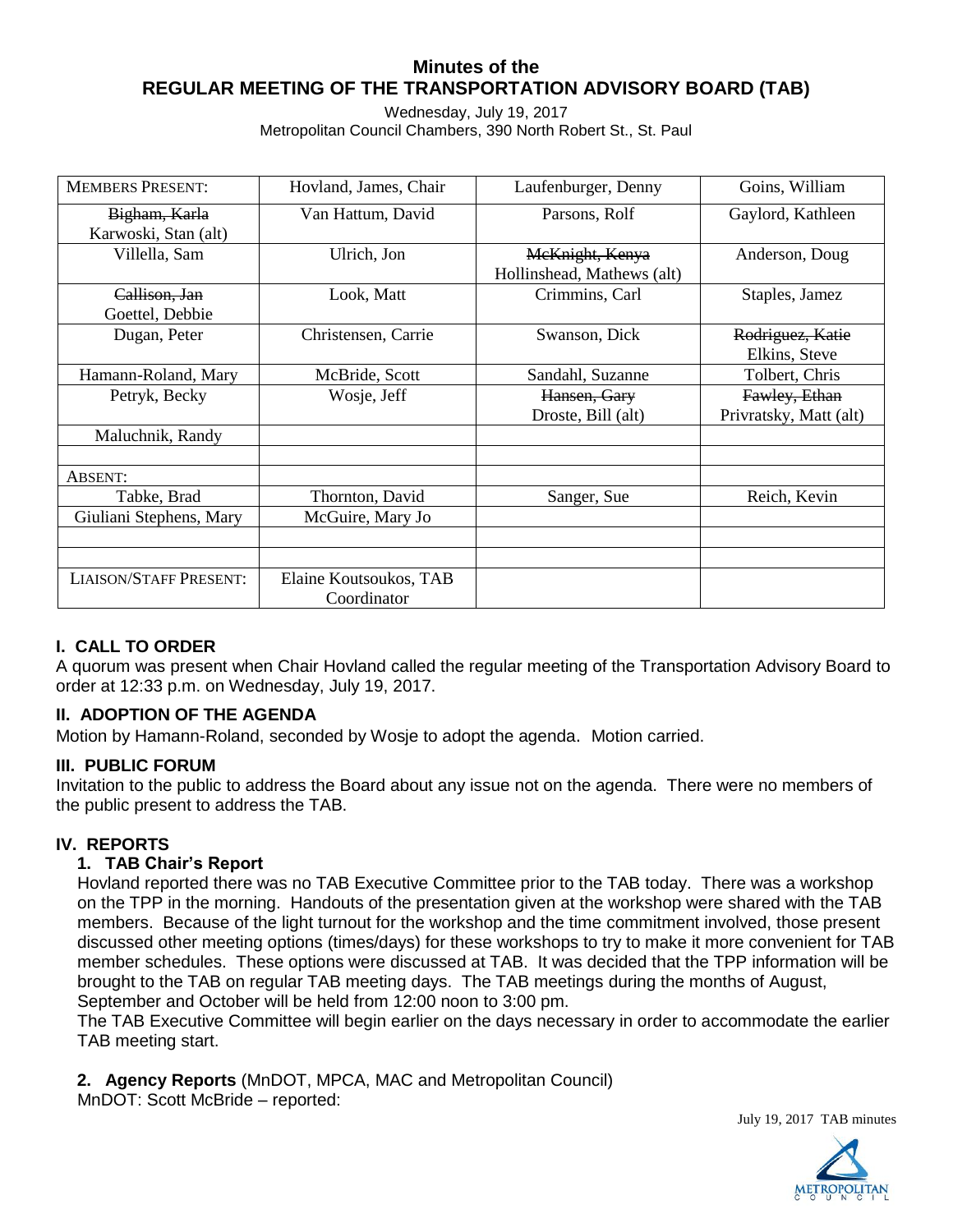There will be a celebration for the St. Croix River Crossing on August 2 followed by the ribbon cutting. The 35W/Lake Street combined transit and highway project, a project of major regional significance, was let in June and will have major impacts on traffic for the next 4 years. The Franklin Street Bridge and the 38th Street Bridge over 35W removals begin in August.

MnDOT has two solicitations out right now. The Freight Solicitation is \$20M/year of federal funding for a 2019-2022, open until the end of August. The TED Solicitation from MnDOT is open now until September 15 and has \$18M statewide for the trunk highway system, and another \$4M TEDI money from DEED that can be spent off of the trunk highway system. Information is available on the MnDOT website. Elaine Koutsoukos will send a link to TAB members.

MPCA: David Thornton – was not present.

MAC: Carl Crimmins – reported that on August 6 road construction on both inbound and outbound roads will be complete. The hotel is being framed and the top is on. MAC has a new website - mspairport.com where customers will be able to check status of flights, check-in wait times, and parking availability online and the hope is to have the hotel linked to the website in the future to be able to make hotel bookings.

Metropolitan Council: Katie Rodriguez – was not present.

Chair Hovland acknowledged several alternates that were present at the meeting: Stan Karwoski – Washington County; Bill Droste – Rosemount; Matt Privratsky – non-motorized; Debbie Goettel – Hennepin County.

# **3. Technical Advisory Committee Meeting Report**

Metropolitan Transportation Services Senior Planner Joe Barbeau reported that the TAC had no action items at their meeting this month.

### **V. CONSENT ITEMS**

Motion by Gaylord, seconded by Look and carried to approve the minutes from the June 21, 2017, TAB meeting.

# **VI. ACTION ITEMS**

1. 2017-15: 2017-2020 TIP Amendment for MnDOT: US 10 HSIP Project Metropolitan Transportation Services Senior Planner Joe Barbeau presented this item. Motion by Look, seconded by Hamann-Roland: That the Transportation Advisory Board adopt the amendment into the 2017-2020 TIP to add a project to add a cable median barrier to US Highway 10 from Anoka to Elk River (SP# 0202-106). Motion passed.

2. 2017-17: 2017-2020 TIP Amendment for MnDOT: Railroad gates at Hardman Avenue in South St. Paul Metropolitan Transportation Services Senior Planner Joe Barbeau presented this item. Motion by Gaylord, seconded by Maluchnik:

That the Transportation Advisory Board adopt the amendment into the 2017-2020 TIP add a project that will install rail gates at Hardman Avenue in South St. Paul (SP# 19-00147). Motion passed.

# **VII. INFORMATION AND DISCUSSION ITEMS**

1. TMA Certification Review

Metropolitan Transportation Services Senior Planner Katie White and Andrew Emanuele-FHWA presented this item and answered questions about MPO governance structure, make-up of the peer groups, definition of planning processes. Hovland asked that the TAB be provided with FHWA's list of the best practices, the CMP Guide, and the TMA Certification review.

July 19, 2017 TAB minutes